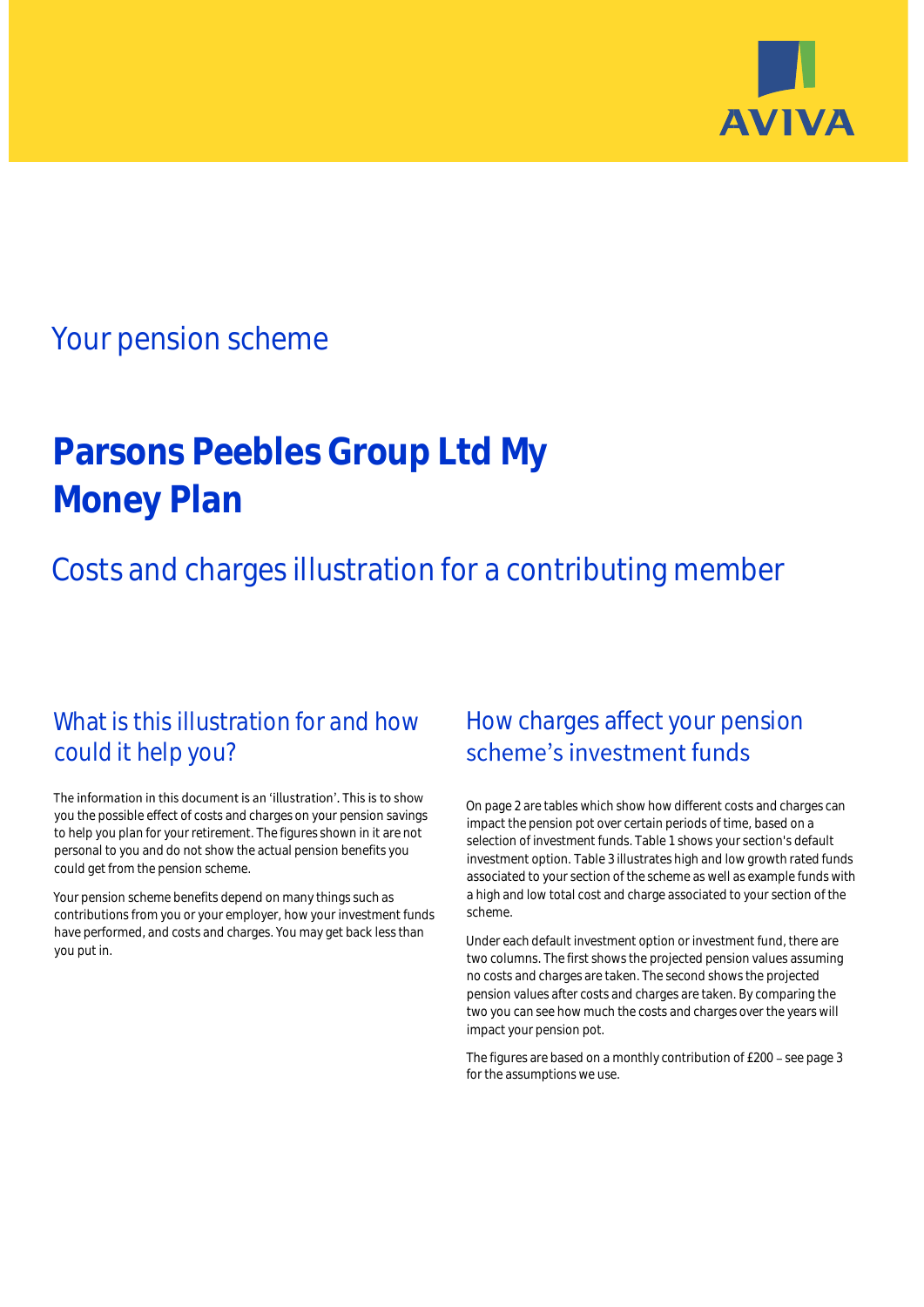| Illustration of effect of costs and charges on the Default Investment Option in<br><b>Parsons Peebles Group Ltd My Money Plan</b> |                                                                           |                                    |  |  |  |  |  |  |
|-----------------------------------------------------------------------------------------------------------------------------------|---------------------------------------------------------------------------|------------------------------------|--|--|--|--|--|--|
|                                                                                                                                   | <b>My Future</b>                                                          |                                    |  |  |  |  |  |  |
|                                                                                                                                   | Assumed growth rate 3.2% (p.a.)<br>Assumed costs and charges 0.47% (p.a.) |                                    |  |  |  |  |  |  |
|                                                                                                                                   |                                                                           |                                    |  |  |  |  |  |  |
| At end of year                                                                                                                    | Projected value assuming no                                               | <b>Projected value after costs</b> |  |  |  |  |  |  |
|                                                                                                                                   | costs and charges are taken                                               | and charges are taken              |  |  |  |  |  |  |
| $\mathbf{1}$                                                                                                                      | £2,390                                                                    | £2,380                             |  |  |  |  |  |  |
| $\overline{2}$                                                                                                                    | £4,800                                                                    | £4,780                             |  |  |  |  |  |  |
| 3                                                                                                                                 | £7,240                                                                    | £7,180                             |  |  |  |  |  |  |
| 4                                                                                                                                 | £9,700                                                                    | £9,610                             |  |  |  |  |  |  |
| 5                                                                                                                                 | £12,200                                                                   | £12,000                            |  |  |  |  |  |  |
| 10                                                                                                                                | £25,100                                                                   | £24,400                            |  |  |  |  |  |  |
| 15                                                                                                                                | £38,600                                                                   | £37,200                            |  |  |  |  |  |  |
| 20                                                                                                                                | £52,900                                                                   | £50,300                            |  |  |  |  |  |  |
| 25                                                                                                                                | £68,000                                                                   | £63,900                            |  |  |  |  |  |  |
| 30                                                                                                                                | £84,000                                                                   | £77,800                            |  |  |  |  |  |  |
| 35                                                                                                                                | £101,000                                                                  | £92,100                            |  |  |  |  |  |  |
| 40                                                                                                                                | £117,000                                                                  | £106,000                           |  |  |  |  |  |  |
| 45                                                                                                                                | £132,000                                                                  | £118,000                           |  |  |  |  |  |  |
| 50                                                                                                                                | £145,000                                                                  | £128,000                           |  |  |  |  |  |  |

÷,

### **Table 2**

| List of Funds included in the Default Investment Option |                       |                    |
|---------------------------------------------------------|-----------------------|--------------------|
| <b>Fund name</b>                                        | <b>Total Cost and</b> | <b>Growth Rate</b> |
|                                                         | Charge (p.a.)         | (p.a.)             |
| Av MyM My Future Growth                                 | 0.49%                 | 3.60%              |
| Av MyM My Future Consolidation                          | 0.44%                 | 2.40%              |
|                                                         |                       |                    |
|                                                         |                       |                    |
|                                                         |                       |                    |
|                                                         |                       |                    |
|                                                         |                       |                    |
|                                                         |                       |                    |
|                                                         |                       |                    |
|                                                         |                       |                    |

#### **Aviva Life & Pensions UK Limited.**

Registered in England No. 3253947. Registered office: Aviva, Wellington Row, York, YO90 1WR. Authorised by the Prudential Regulation Authority and regulated by the Financial Conduct Authority and the Prudential Regulation Authority. Firm Reference Number 185896. **aviva.co.uk** TEMP GFI NG071309 09/2018